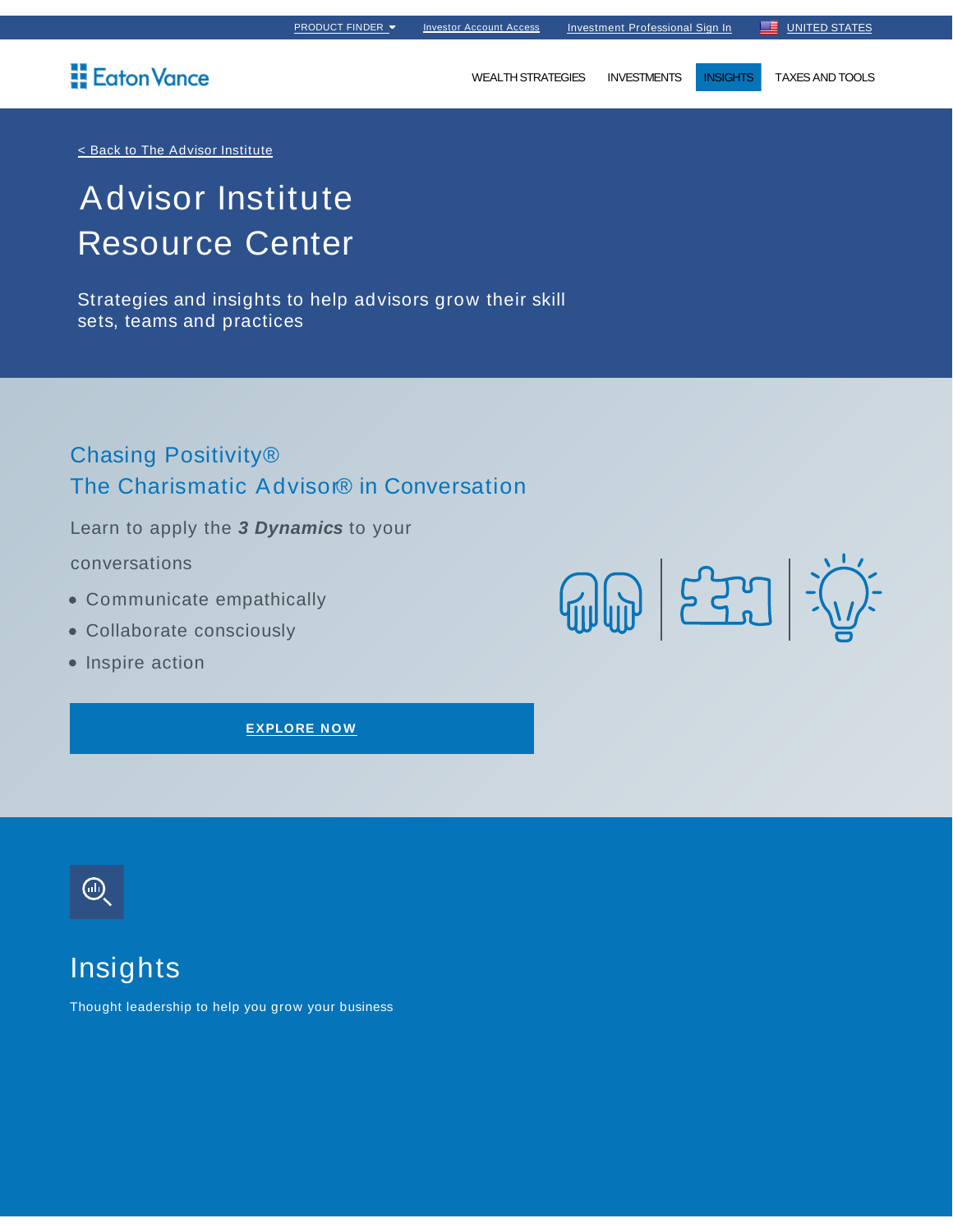



## Workbooks

Create an action plan for development and growth

S.P.A.R.C (Stimulating Powerful Referral Conversations): Ignite Valuable Referrals Through Your Thesis and Personal Brand

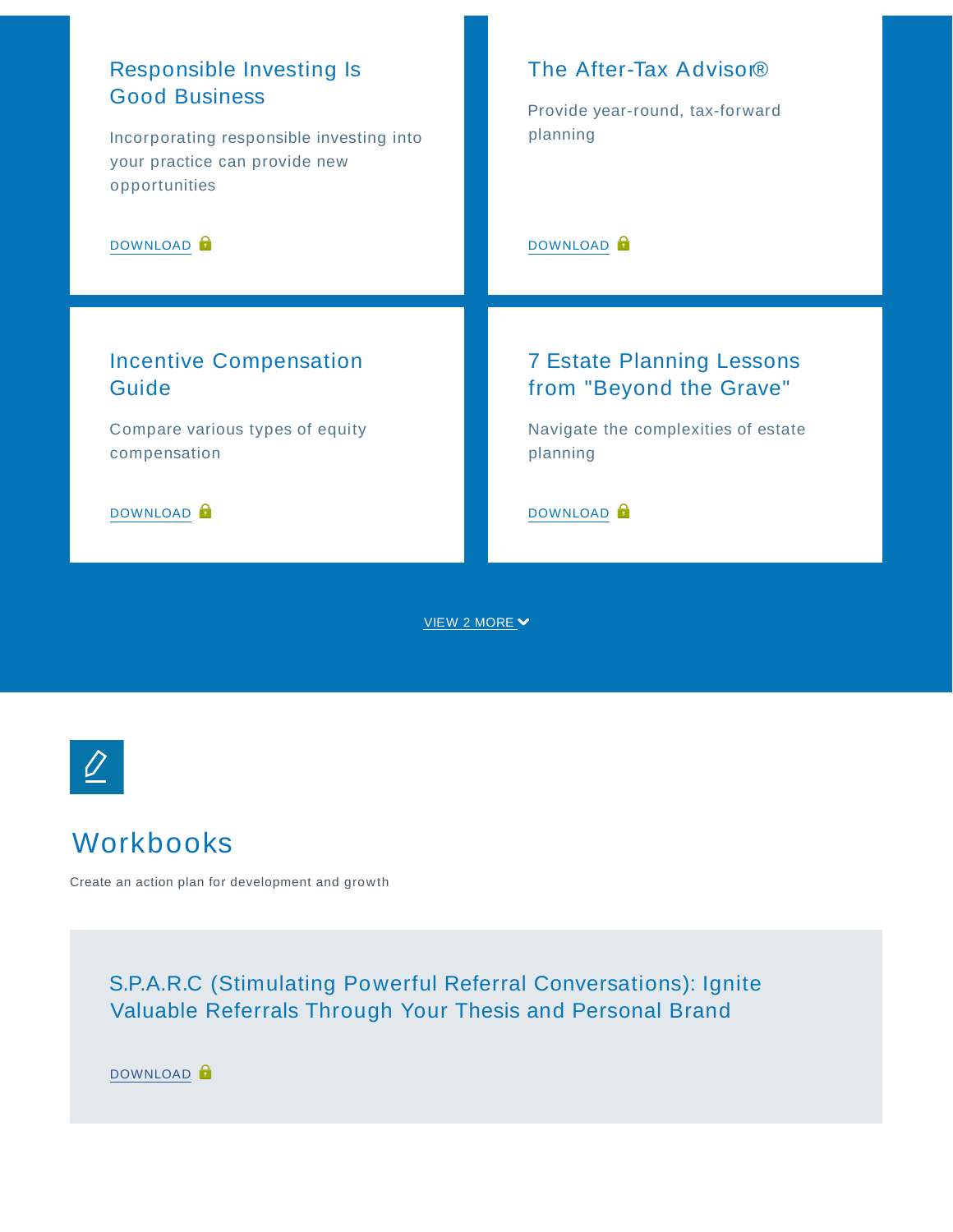

## Videos

Featured perspectives from Eaton Vance Advisor Institute

#### Bridge to Referrals

#### Attracting Clients



What's an Ism? (1:32)



The Ultimate Conversation Starter (2:14)

### Coach's Corner Blog

Commentary to help you elevate the success of your practice

**VISIT THE BLOG**



in  $y = 0$